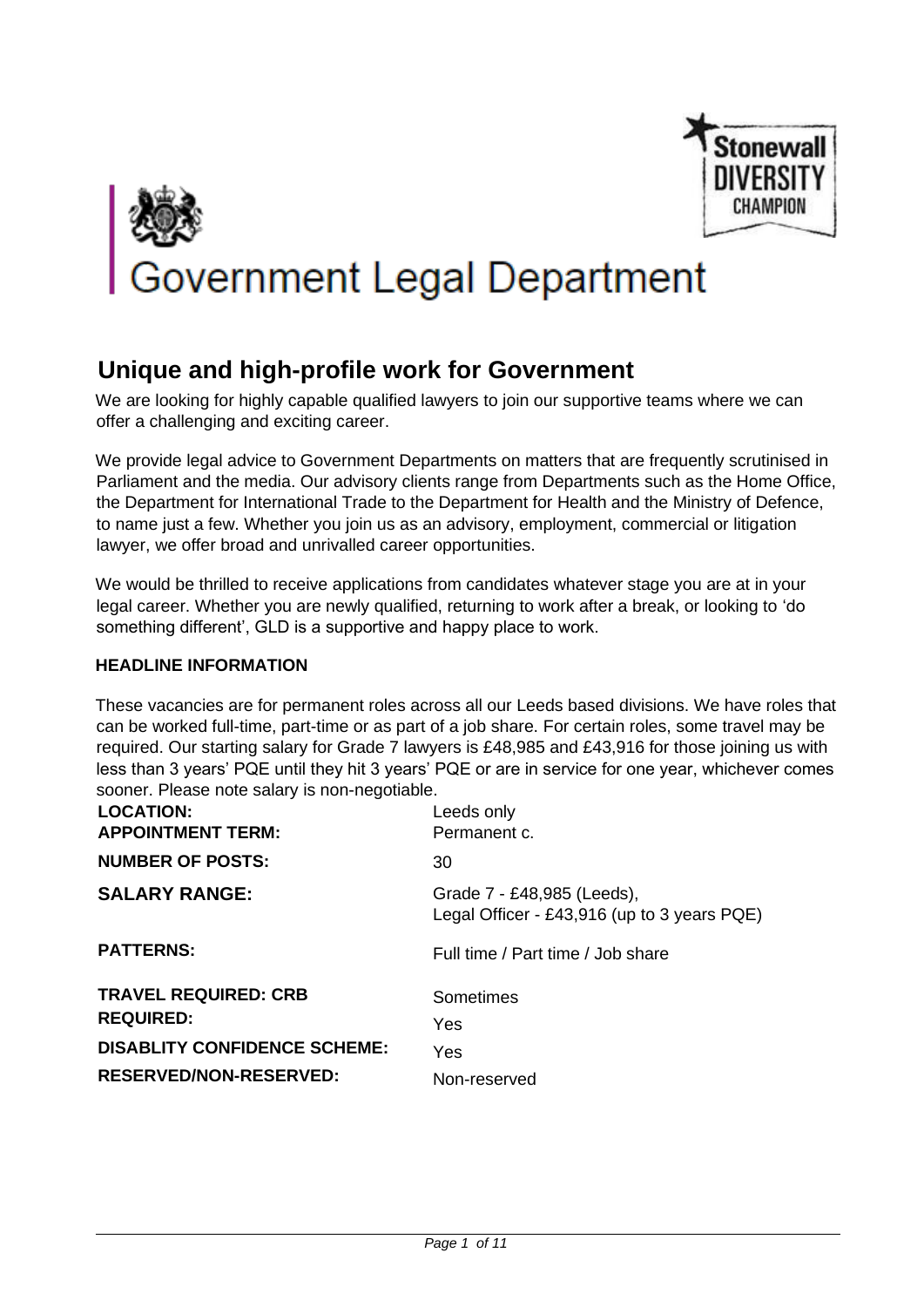# **THE DEPARTMENT**

The Government Legal Department (GLD) is the largest provider of legal services across government, working with all the main Whitehall Departments. From roads to rivers, and health to human rights, our work touches on most aspects of public life.

The department has more than 14 client-facing advisory teams who provide legal advice on the development, design and implementation of government policies and decisions, draft secondary legislation and work with Parliamentary Counsel on primary legislation. Our cross-cutting expert service groups for Litigation, Employment and Commercial Law provide specialist legal services to a wide range of government departments and public bodies.

We are a non-ministerial government department with more than 2,500 employees, around 1,800 of whom are solicitors or barristers. The department is based primarily in London but has teams in Bristol, Manchester, and Leeds. These posts are Leeds based only.

Our vision is to be trusted by government to provide consistently excellent and value for money services so government departments want to come to us to meet their legal needs, to be known throughout the legal profession for the quality of our legal work, and to be the best employer for our people.

# **OUR CAREER OFFER**

While previous experience or knowledge may be relevant to some vacancies, Government work is likely to involve a rapid learning curve to acquire legal skills and knowledge not required in private practice. Strong intellectual and analytical skills are important. We will provide support to help you acquire the necessary expertise and have a thriving CPD-accredited in-house training programme.

GLD encourages its people to develop their skills and provides opportunities to move between advisory, litigation, employment and commercial law services during their careers. For Newly Qualified lawyers with under one year's experience, GLD operates a '2+2' policy, whereby these lawyers are allocated to two, 2 year postings over their first 4 years working with GLD; 2 years in a contentious team (litigation or employment), and a further 2 years in a non-contentious advisory post, or vice-versa. The scheme is intended to help NQs to develop a broader range of skills and stay 'fresh' in working on different areas of law and in new environments.

# **AREAS OF LAW AND OUR WORK**

#### *Litigation Group*

The actions and decisions of government are under increasing scrutiny and challenge. Military action overseas, immigration policy, welfare reform, climate change and energy policy are just a few of the issues that generate legal challenges that can hit the headlines. GLD litigation lawyers conduct a wide range of often high profile cases, frequently involving questions of constitutional importance. Our public law litigation practice covers the full range of judicial review challenges in areas such as immigration, planning and national security as well as the Government's wide ranging reform agenda. We also have a substantial private law practice representing large Government Departments such as the Ministry of Justice and the Ministry of Defence in personal injury, clinical negligence, misfeasance in public office, false imprisonment, and other claims. Litigation lawyers also provide expert representation in relation to inquests and public inquiries.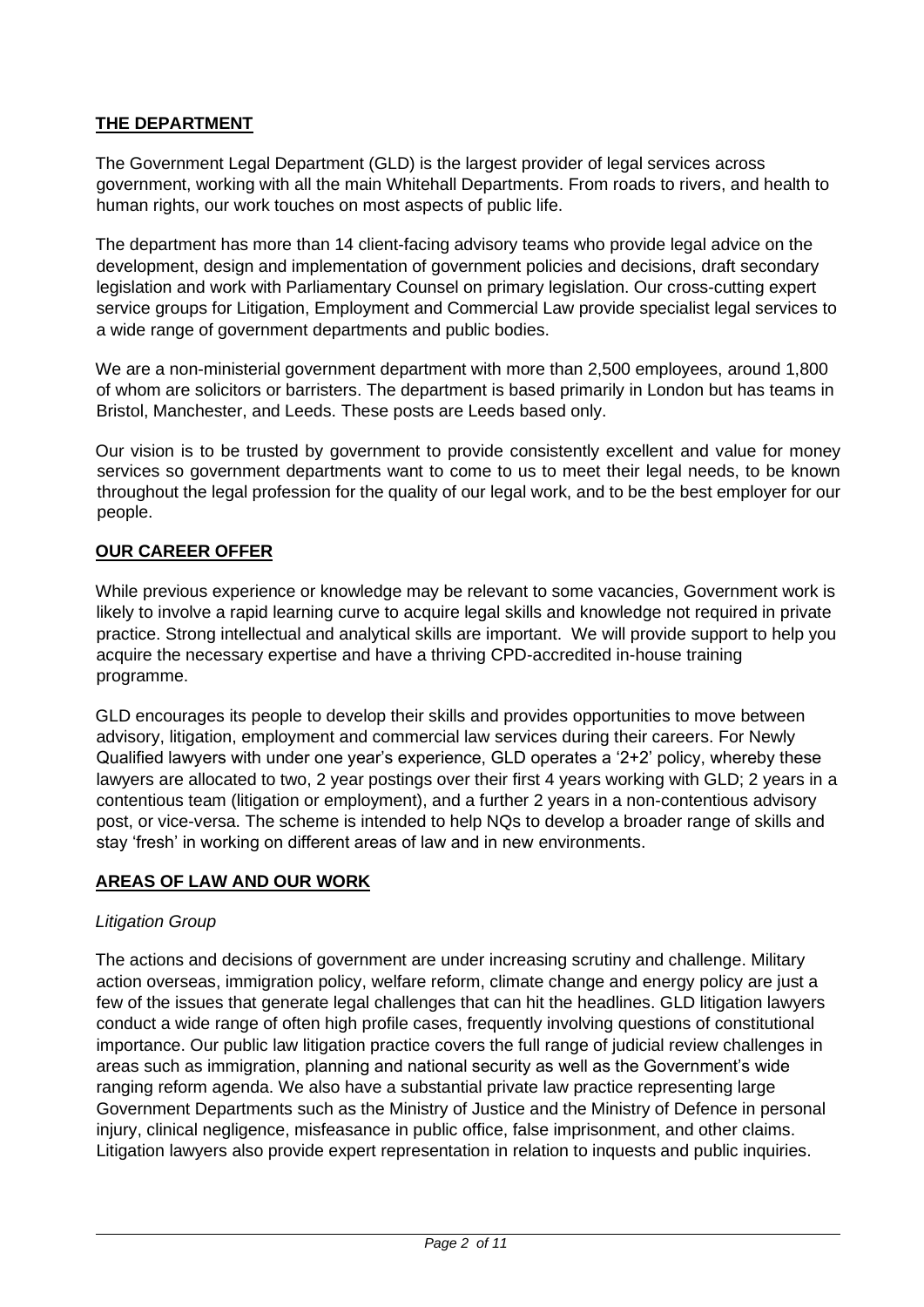We regularly litigate through the higher courts to the Supreme Court and offer the opportunity to handle cases at the forefront of the developing law.

Our litigators gain early responsibility for their own caseload within a supportive team environment, working alongside counsel from the Attorney General's Panels. They also play an important coordination role when litigation involves several Government Departments.

Litigation lawyers work closely with policy colleagues and advisory legal colleagues in client Departments to reduce the exposure to litigation risk and to develop realistic contingency plans when the litigation risk materialises.

# *Advisory Divisions*

Government Departments need to draw on the skills of advisory lawyers to bring to life policies for which Ministers are accountable to Parliament and the electorate. The legal issues are often complex, novel and politically sensitive. The legal approach may be scrutinised by Parliament, the media, courts, and other institutions, domestic and International projects are often fast moving and the problems brought to lawyers are often both urgent and unpredictable. Our advisory lawyers work closely with policy officials and other professionals in the Department to find legally sound solutions to deliver Ministers' priorities, even where these change overnight. Ministers want to reform and improve the area they are responsible for. They are likely to be brimming with ideas about how to change things – more affordable childcare, planning regulations which support the growth agenda, limiting bankers' bonuses are some recent examples. Advisory lawyers think through all the legal implications of a policy, for instance human rights and International law, equality and data protection issues, as well as core public law principles. They need to anticipate possible legal challenges and provide officials and Ministers with clear legal risk assessments. If a challenge is made they will instruct colleagues from Litigation Group and provide the interface with Departmental officials and Ministers.

Where new primary legislation is required, advisory lawyers work with Parliamentary Counsel on the draft Bill and support policy colleagues and Ministers at all stages of the parliamentary process.

Advisory lawyers also implement policy reforms and Acts of Parliament by drafting a huge volume of secondary legislation. To write a new law is a special privilege, requiring both precision of expression and creativity. It is a team effort involving multiple checks, but the drafter will always have a special sense of pride and ownership.

# *Commercial Law Group*

The Commercial Law Group (CLGp) was launched on 2 June 2014, enabling the start of the journey towards a unified expert commercial law service for government. CLGp was created by drawing together the existing commercial lawyers in several government departments and consists of seven teams (Litigation and Dispute Resolution Team plus six commercial transactional teams). A number of teams are based in the main government buildings for the client department which they advise or one of the other client departments in CLGp. They provide non-contentious commercial legal services a number of Whitehall Departments.

# *Employment*

The Employment Group acts as a shared service centre for advice and litigation across all government departments. The Group covers the full spectrum of employment work ranging from day to a day advice to HR staff to advice on large scale employment policies affecting every civil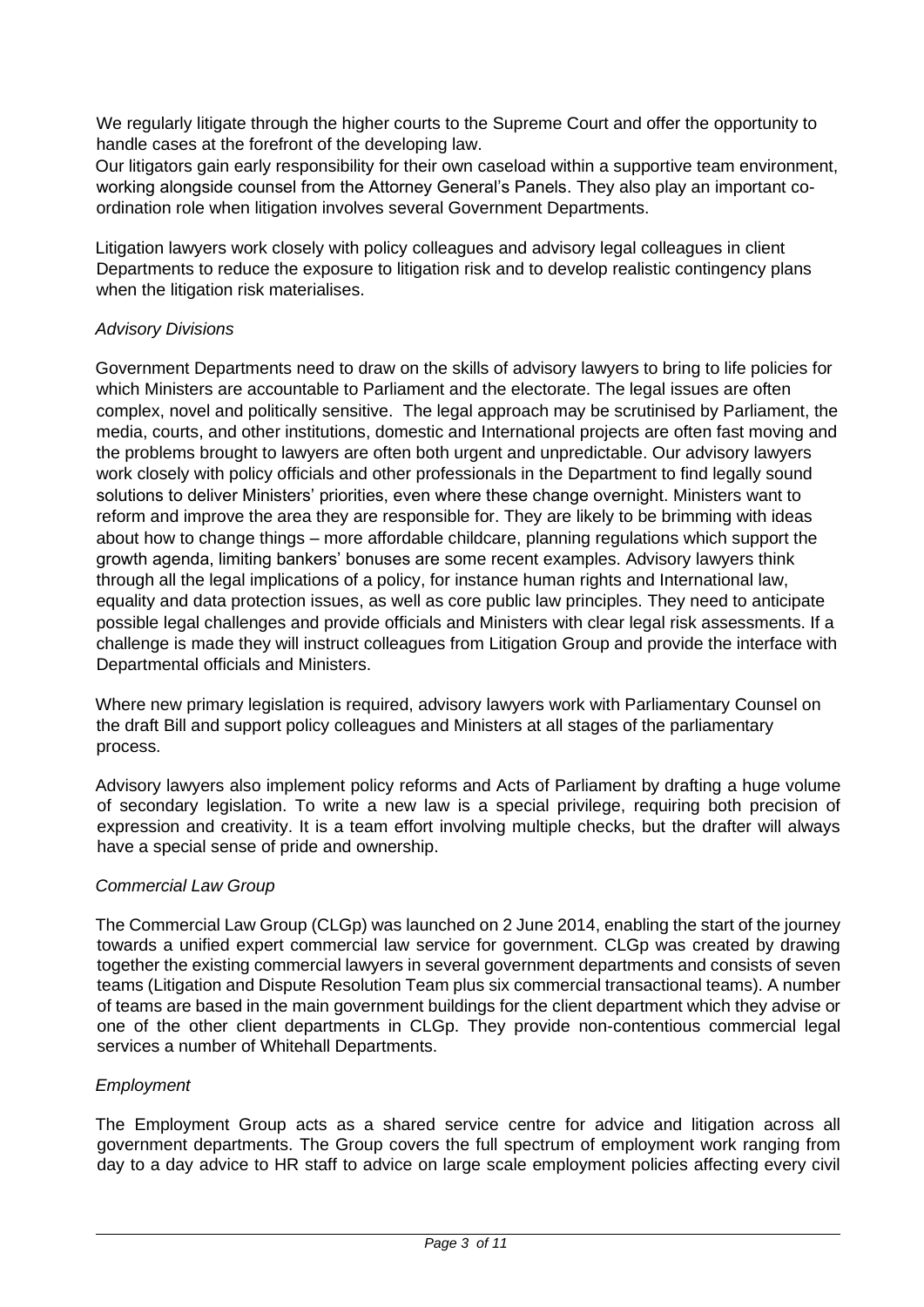servant. It deals with employment litigation against the Government from single unfair dismissal cases to multi-party equal pay and pensions cases. It also advises on the employment aspects of large scale commercial insourcing and outsourcing contracts

# *One GLD*

If you apply, please note that your application will be for a generalist qualified lawyer role at the Government Legal Department. If you have a developed a specialism in a particular area of law (e.g. employment law, trade law, commercial law) then you should reflect that in the CV section of the application form, however please bear in mind that you will be offered a role in order of merit and not necessarily within your specialism.

# **ESSENTIAL CRITERIA**

At application stage, you will be assessed on the following criteria:

# *Technical Legal Skills:*

- Sound understanding of public law.
- Reliable legal judgement and appreciation of legal risk.
- The ability to think strategically and creatively, see legal issues in their wider context and advise accordingly.
- Sound analysis, using secure legal research to produce timely and fit for purpose advice.

#### *Motivational Fit*

- We need to know how well our requirements and offerings match your aspirations.
- An understanding of the role of lawyers in Government.
- Please outline why you are motivated to join the Government Legal Department and how you feel you might contribute effectively to a role with GLD.

At interview stage, you will be assessed on the following criteria, alongside strength-based questions:

#### *Technical professional skills – as above*

#### *Motivational Fit – as above*

#### *Behaviour: Communicating and Influencing*

- Communicate with others in a clear, honest and enthusiastic way in order to build trust.
- Deliver difficult messages with clarity and sensitivity, being persuasive when required.
- Explain complex issues in a way that is easy to understand.

#### *Behaviour: Managing a Quality Service*

- Demonstrate positive customer service by understanding the complexity and diversity of customer needs and expectations.
- Deliver a high quality, efficient and cost effective service by considering a broad range of methods for delivery.
- Proactively manage risks and identify solutions.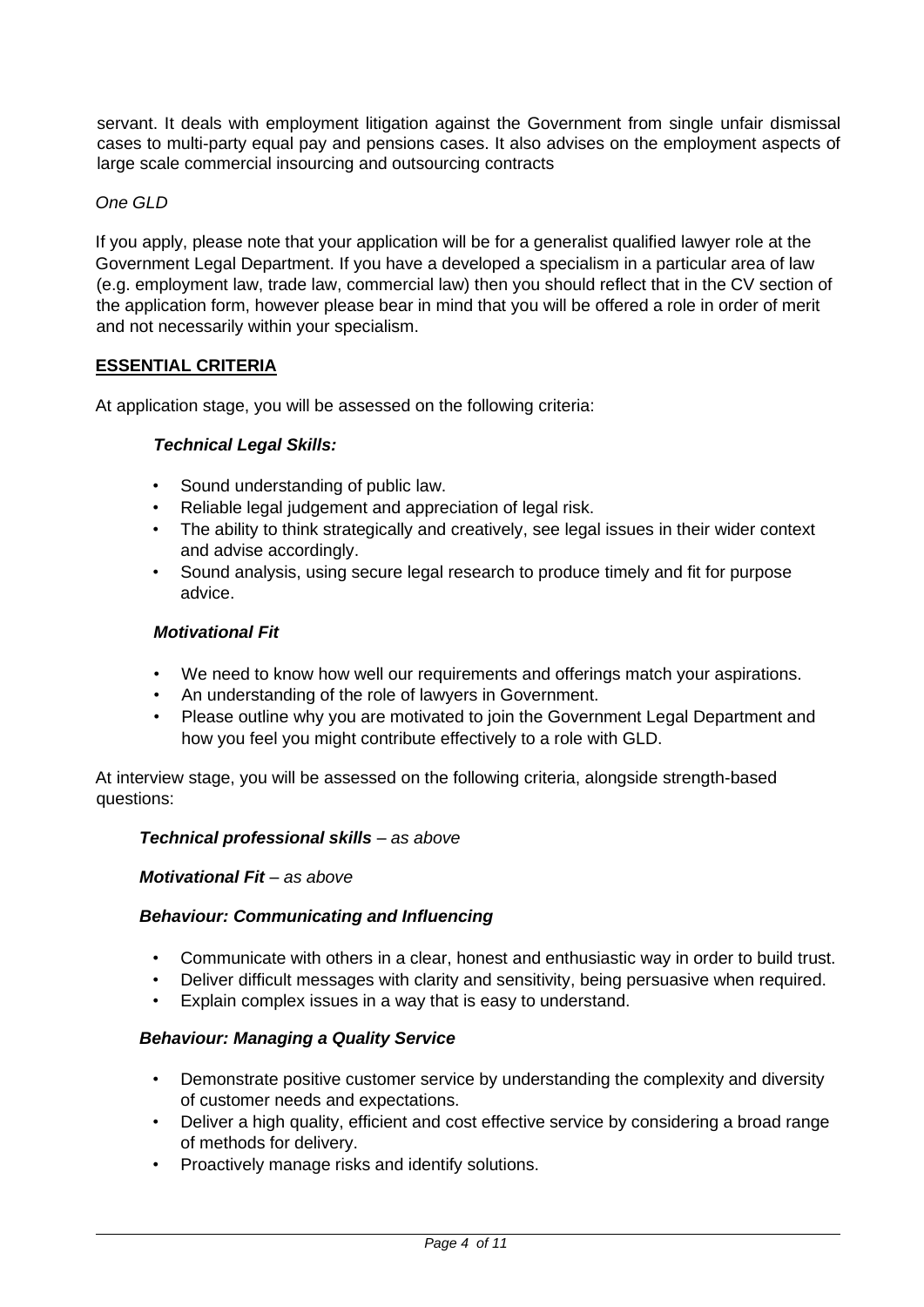# *Behaviour: Working Together*

- Actively build and maintain a network of colleagues and contacts to achieve progress on shared objectives.
- Challenge assumptions while being willing to compromise if beneficial to progress.
- Create an inclusive working environment where all opinions and challenges are taken into account and bullying, harassment and discrimination are unacceptable.

**For further information about Civil Service recruitment processes and Success profiles, please visit:<https://www.gov.uk/government/publications/success-profiles>**

#### **MINIMUM ELIGIBILITY CRITERIA**

#### *Academic*

Applicants **should** have a minimum of a 2:1 honours degree in their first degree (in any subject). Where an applicant holds an overseas degree qualification this should be equivalent to a 2.1 degree. GLD will consider applicants who do not have a 2.1 degree but only where satisfactory evidence of equivalent high level academic and/or professional achievement can be provided (e.g. via relevant experience and results achieved for the Graduate Diploma in Law (GDL)/CPE, Legal Practice Course (LPC), Bar Professional Training Course (BPTC)).

#### *Professional Qualifications*

Applicants must be qualified to practise as a Solicitor, Barrister or Chartered Legal Executive in England and Wales (or will be qualified 3 months from application date). You must have completed a training contract/pupillage/qualifying employment, or have been exempted from this by the Law Society, the Bar Council or CILEx. Applicants qualified in a jurisdiction outside England and Wales will be required to undertake the Solicitors Qualifying Exam (SQE) within 5 years of appointment, and employment will be conditional upon the successful completion of the SQE within this time period. GLD offers some partial funding for the SQE, however applicants should note that there is also a cost to the individual.

*Professional entry criteria for Chartered Legal Executives (i.e. Fellows):* Chartered Legal Executives are eligible to apply where (i) a Qualifying Law Degree (QLD) is held; or (ii) the Graduate Diploma in Law (GDL)/CPE has been completed; or (iii) where exams have been passed (i.e. a score of 50% or above achieved), at CILEx Level 6\*, in all of the following seven foundation subjects in law:

- 1. Contract Law
- 2. Criminal Law
- 3. Equity and Trusts Law
- 4. European Union Law
- 5. Land Law
- 6. Public Law
- 7. Law of Tort

\* Note: There are specific requirements relating to academic achievement in the CILEx Level 6 exams where these are being used to demonstrate 2.1 degree equivalence as set out below.

*Chartered Legal Executives* should note that GLD will be willing to accept an, overall, average score of 65% or above across exams passed in the seven foundation subjects in law (where studied at CILEx Level 6) as demonstrating 2.1 degree equivalence (where a 2.1 degree is not held).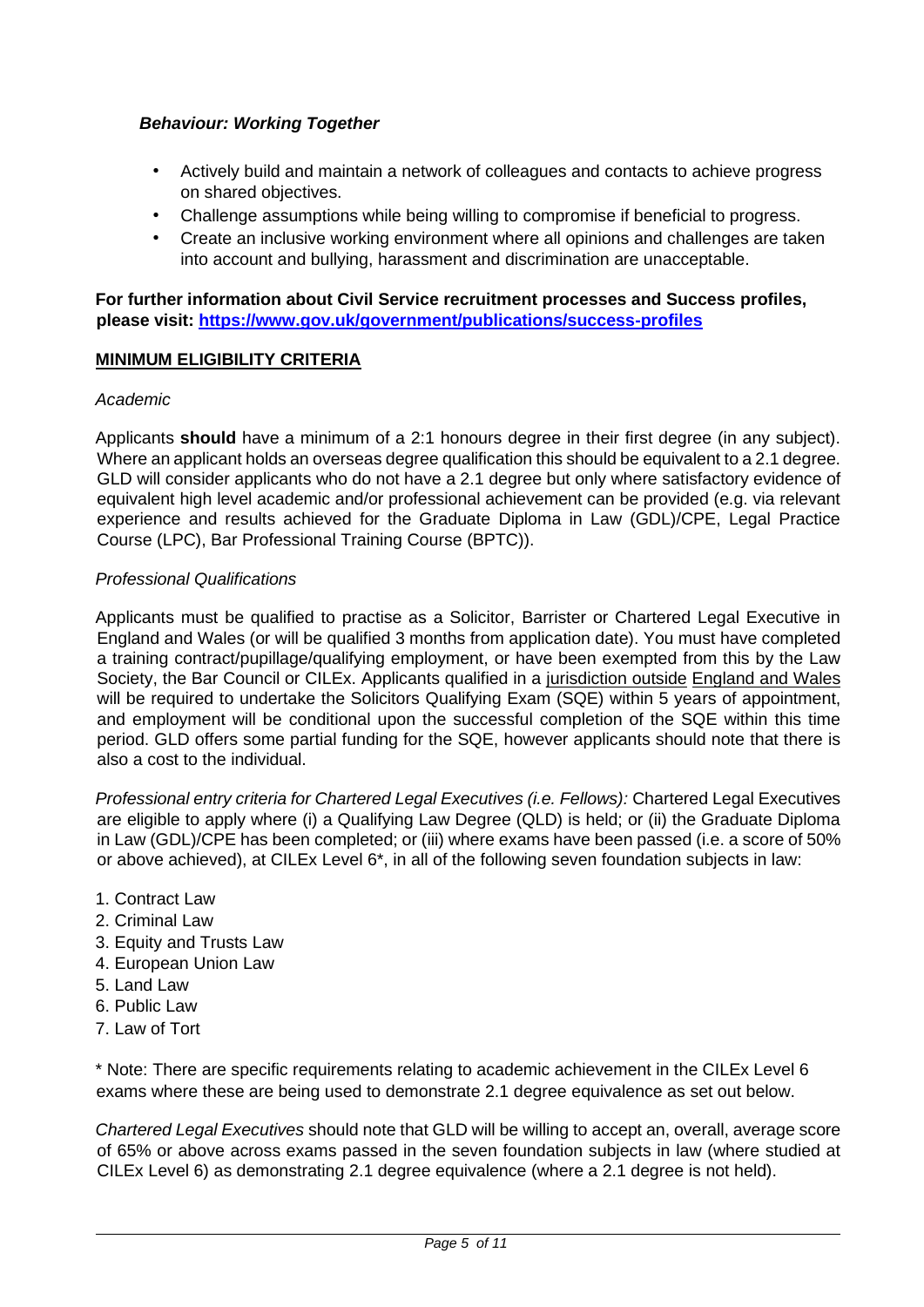# **WHAT TO EXPECT IF YOU CHOOSE TO APPLY:**

- 1) You register your interest and submit your application. You will be asked to provide a response on Technical Legal Skills (limit of 750 words/4500 characters) and Motivational Fit (500 words/3000 characters).
- 2) Candidates meeting the advertised minimum eligibility criteria will be asked to complete an online Critical Reasoning Test which will be sent via email. Applicants will be asked to complete this before a deadline – please ensure you check your email inboxes carefully, including junk folders as some systems filter the link as 'spam' or 'junk'. If concerned please contact the Recruitment Team for advice (see contact details below).
- 3) Candidates who meet the required standard on the critical reasoning test will have their applications sifted by a GLD sift panel. Please note detailed feedback will not be given following sift, however sift scores will be made available.
- 4) Candidates who are selected for interview will be emailed an online written exercise to test the 'Technical Legal Skills' criteria – you will be advised of a clear deadline for submitting your response. This allows you to respond to a legal question in the comfort of your own home and at a time convenient to you. Your written response will be assessed ahead of your interview, you may be asked some follow up questions on it during your interview and a copy will be provided for you on the day of interview.
- 5) As the situation currently stands with COVID-19, you may be interviewed remotely by a GLD panel via a video conference call. All details will be sent a week before your interview slot to ensure you are fully prepared ahead of schedule. Any candidate applying must have access to video with audio availability. Candidates who do not have access may be withdrawn from the process.

At the interview, you will have the opportunity to prepare your response to certain criteria in advance. Interviews normally last around 40 to 60 minutes. Should we not be in a lockdown scenario because of COVID-19, we may look to resume normal face-to-face interviews. Should there be any guidance on how we do this in line with social distancing, we will provide this to you well in advance of the interview.

6) We will allocate successful candidates to the most suitable vacancy available at the time of our offer, taking into account your performance at interview. We may hold a reserve list if the number of successful candidates after interview exceeds the number of available vacancies.

# **TO APPLY**

Please click here to apply: [https://www.gov-recruit.co.uk/jobs/GLD-140309](https://www.gov-recruit.co.uk/jobs/GLD-1403096)[6](https://www.gov-recruit.co.uk/jobs/GLD-1402922)  **TIMINGS** 

We welcome applications on a continuous basis between 21st February and 23rd March 2022

Applications will be assessed in 2 waves throughout the period. The cut-offs for each wave are:

| Wave | Cut-off (midday)           |
|------|----------------------------|
|      | 8 <sup>th</sup> March 2022 |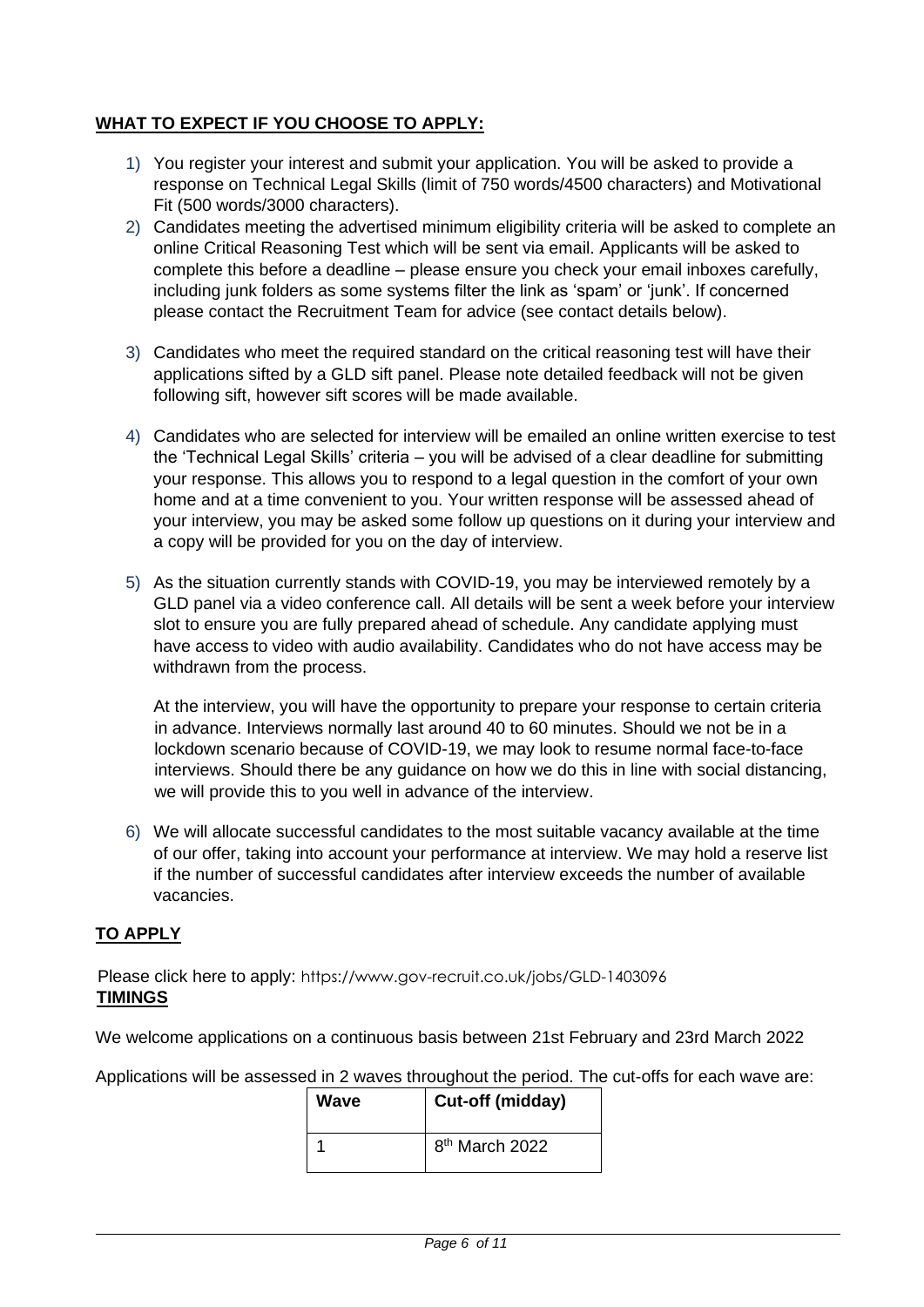| 23rd March 2022 |
|-----------------|
|                 |

Candidates should note that if all vacancies are filled at the close of a particular stage, then GLD may close subsequent waves and/or phases.

Offers are made strictly in order of merit. Where candidates pass the Board but cannot be offered posts at that particular time, we may keep them on a reserve list for a period of time and offer a post at a later stage.

Applicants may only apply to one of the waves listed above - repeat applications are not permitted within the period 21<sup>st</sup> February 2022 to 23<sup>rd</sup> March 2022.

#### **ON FLEXIBILE WORKING AND ANNUAL LEAVE**

GLD is committed to flexible working, but business needs for some roles may limit the scope for particular working patterns. For those working full-time, you will be expected to work a five-day week of 37 hours (excluding lunch breaks). Applications from those wanting to work as a job share will also be considered.

The annual leave allowance is 25 days, and then 30 days after 5 years' total service.

Note: If you are a GLD employee on GLD's terms and conditions this will remain unchanged.

#### **MOVES WITHIN THE CIVIL SERVICE**

Successful candidates will transfer to GLD on a permanent basis. Successful candidates transferring on permanent basis to GLD who are not currently on modernised terms and conditions will be expected to transfer onto GLD's modernised terms and conditions, whether on promotion or level transfer.

The transfer would be considered voluntary and so would not attract excess fares, travel costs or relocation costs.

Note: If you are a GLD employee on GLD's terms and conditions this will remain unchanged.

#### **CIVIL SERVICE REFORM**

The Government Legal Department is updating its terms and conditions of employment as part of the Civil Service Reform.

It is the candidate's responsibility to ensure they are aware of the Terms and Conditions they will adopt and should they be successful in application, they may find Annex A helpful.

#### **POINT OF CONTACT**

Name: GLD Recruitment Team Telephone: 0845 3000 793 or 0117 923 4417 Email: govqualified@tmpw.co.uk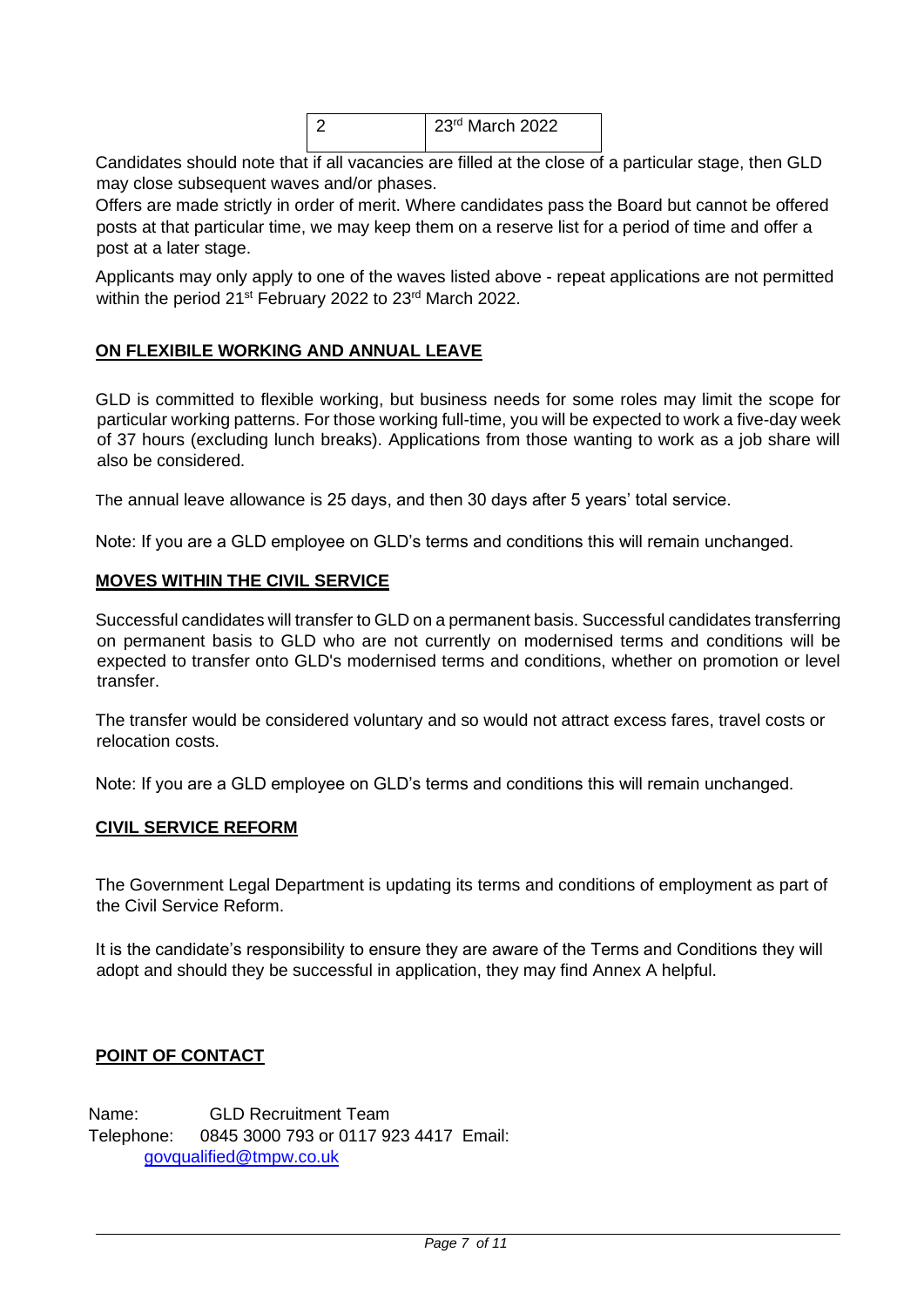# **Nationality**

The GLD is part of the wider Civil Service and therefore the Civil Service nationality rules apply. As this post is described as 'non-reserved', those listed below will be eligible to apply:

- UK nationals
- nationals of Commonwealth countries who have the right to work in the UK
- nationals of the Republic of Ireland
- nationals from the EU, EEA or Switzerland with (or eligible for) status under the European Union Settlement Scheme (EUSS)
- relevant EU, EEA, Swiss or Turkish nationals working in the Civil Service
- relevant EU, EEA, Swiss or Turkish nationals who have built up the right to work in the Civil Service
- certain family members of the relevant EU, EEA, Swiss or Turkish nationals

Full details of the Civil Service nationality requirements may be found at [Civil Service website](https://www.gov.uk/government/publications/nationality-rules?_ga=2.143796597.1541126294.1610557853-139268632.1550145285) [and](https://www.gov.uk/government/publications/nationality-rules?_ga=2.143796597.1541126294.1610557853-139268632.1550145285) nationality rules here [https://www.gov.uk/government/publications/nationality](https://www.gov.uk/government/publications/nationality-rules?_ga=2.152619769.1541126294.1610557853-139268632.1550145285)[rules?\\_ga=2.152619769.1541126294.1610557853-139268632.1550145285](https://www.gov.uk/government/publications/nationality-rules?_ga=2.152619769.1541126294.1610557853-139268632.1550145285)

Please note that it is possible to meet the above nationality requirements and still not be legally entitled to work in the UK. The [Home](http://www.ukba.homeoffice.gov.uk/visas-immigration/working/) [Off](http://www.ukba.homeoffice.gov.uk/visas-immigration/working/)ice has a points-based immigration policy.

It is the applicant's responsibility to check whether this policy applies to them. When applying, applicants will be asked about their nationality at birth, whether they are subject to immigration control, whether there are any restrictions on their continued residence or employment in the UK etc. Detailed document checks will be made prior to employment.

Applications will be accepted from those applicants who may require sponsorship for a work permit under the Home Office's points-based immigration policy.

# **Disability Confidence Scheme**

GLD has signed up to the Positive about Disabled People Commitment and will guarantee an interview to any disabled applicant who meets the minimum criteria. The Equality Act 2010 defines a disabled person as someone who has a physical or mental impairment which has a substantial and adverse long-term effect on his or her ability to carry out normal day-to-day activities.

To meet the minimum criteria, candidates applying under the terms of the Disability Confidence Scheme (DCS) must:

- Meet all aspects of the stated minimum eligibility criteria (i.e. academic, nationality, and professional criteria);
- Meet the standard set for the Critical Reasoning Test (where used); and
- Obtain a minimum score against any job specific criteria specified.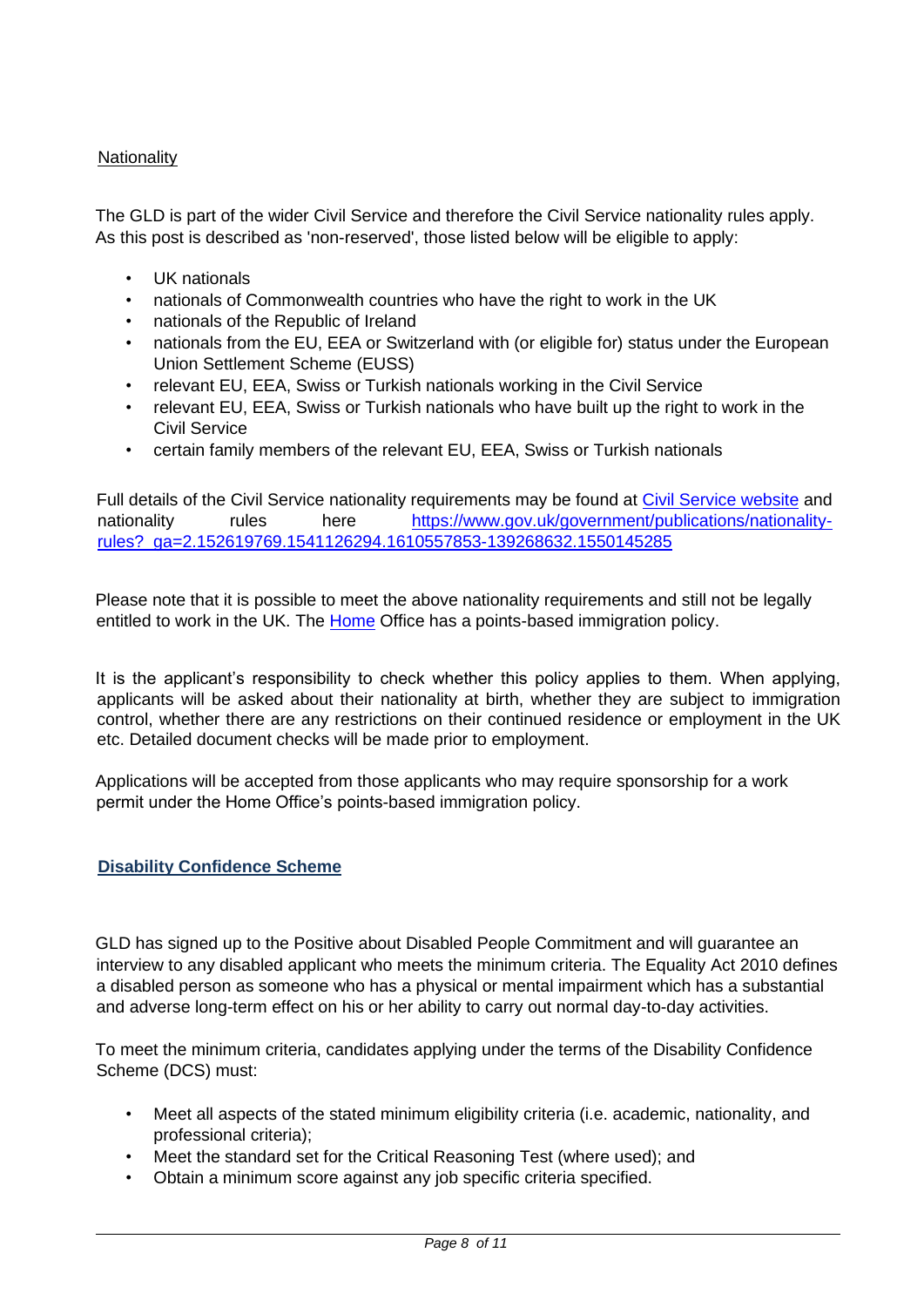Candidates applying under the terms of the DCS, who meet the minimum criteria outlined above, will be invited to attend an interview.

# **PRE-EMPLOYMENT CHECKS**

All government departments are required to ensure that any personnel employed by them comply with the Baseline Personnel Security Standard (BPSS) before they take up employment.

This standard involves verification of identity; nationality and immigration status (including an entitlement to undertake the work in question); employment history (past 3 years) and criminal record (unspent convictions).

You will be asked to produce original documents before or at the interview to enable us to verify the above if you are successful. The information which you provide will be treated in the strictest confidence by GLD and its authorised representative (TMP Worldwide).

Supplying false information or failing to disclose relevant information could be grounds for rejection of your application or dismissal and could amount to a criminal offence. Your referees will not be approached until your permission has been obtained following success at interview.

Regarding criminal record checks, a basic disclosure will normally be required (covering convictions considered unspent under the Rehabilitation of Offenders Act 1974). This will apply to successful candidates only and your permission will be required before checks are undertaken.

Successful candidates will also be required to be cleared to SC (security check) level. Some posts will require clearance to a level higher than SC in view of the sensitive nature of the work. You will be told if this applies to you. United Kingdom Security Vetting may at times need to prioritise clearances and therefore there could possibly be a delay. Details of HM Government vetting policy can be found here[:](https://www.gov.uk/government/publications/hmg-personnel-security-controls) [https://www.gov.uk/government/publications/hmg-personnel](https://www.gov.uk/government/publications/hmg-personnel-security-controls)[security-controls](https://www.gov.uk/government/publications/hmg-personnel-security-controls)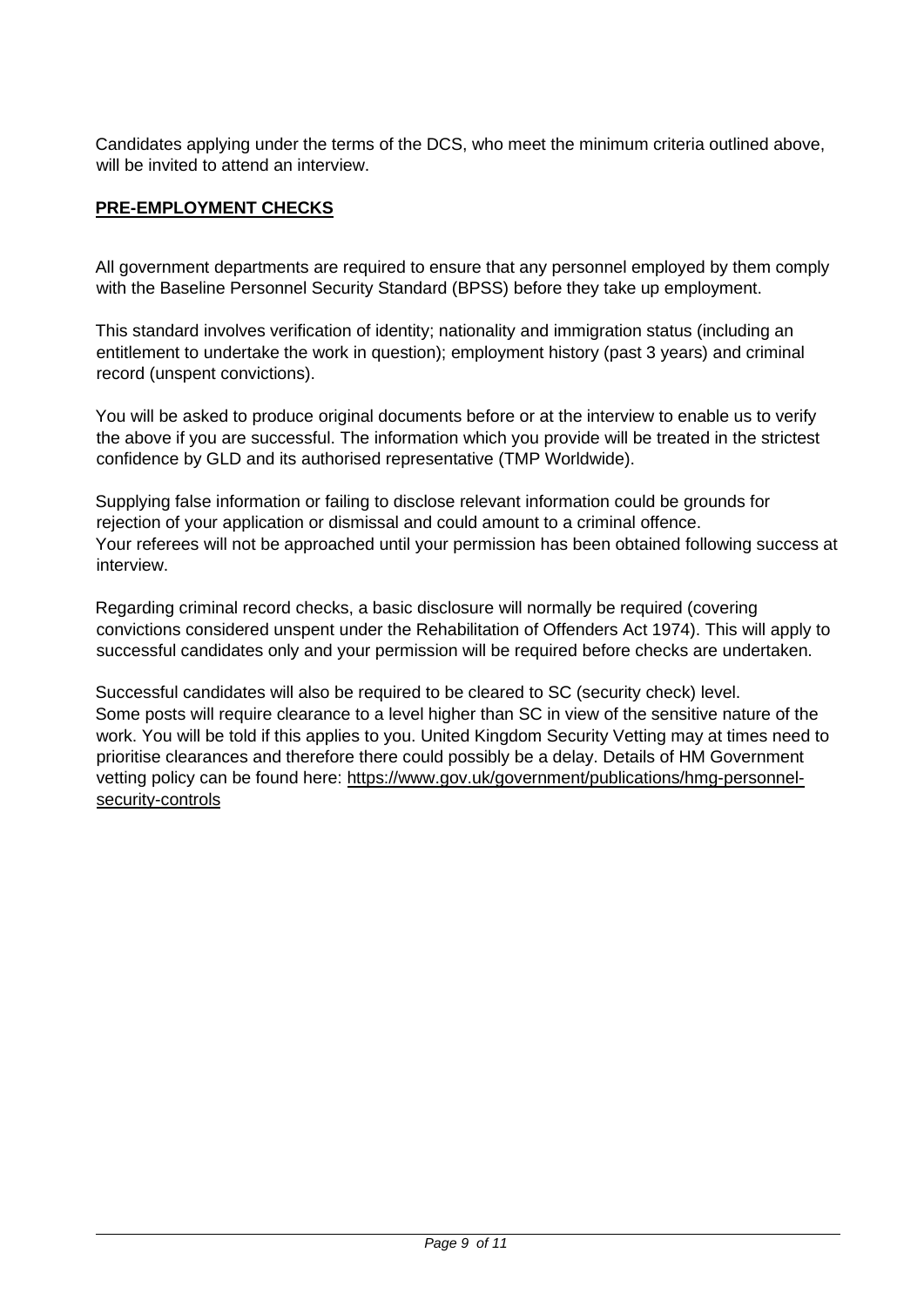# **DATA PROTECTION**

This [notice](https://www.civilservicejobs.service.gov.uk/csr/index.cgi?pageclass=StandardMessage&display=privacy) [set](https://www.civilservicejobs.service.gov.uk/csr/index.cgi?pageclass=StandardMessage&display=privacy)s out how we will use your personal data throughout the recruitment process, and your rights.

If you have any concerns about any of the questions which you are asked to complete or what we will do with the information you provide, you should discuss these with the GLD Recruitment Team, Telephone: 0845 3000 793 or 0117 923 4417, Email: govqualified@tmpw.co.uk



# Complaints Procedure

GLS Departments' processes are underpinned by the principle of selection for appointment on merit on the basis of fair and open competition as outlined in the Civil Service Commission's Recruitment Principles which can be found at [http://civilservicecommission.independent.gov.uk](http://civilservicecommission.independent.gov.uk/)

If you feel your application has not been treated in accordance with these Principles and you wish to make a complaint, please contact Caroline Anerville on 0207 2103436 or at caroline.anerville@governmentlegal.gov.uk in the first instance. If you are not satisfied with the response you receive from the Department, you can contact the Civil Service Commission**.** 

# **Annex A**

#### **Moves across government**

Staff joining the Government Legal Department from another government department on a permanent and voluntary basis, whether on level transfer or promotion, will do so on the basis that they accept the Government Legal Department's modernised terms and conditions set out below:

|  | Staff joining GLD on level transfer or promotion from an OGD on a                  |
|--|------------------------------------------------------------------------------------|
|  | permanent and voluntary basis if advertised on or after 20 <sup>th</sup> July 2020 |
|  |                                                                                    |